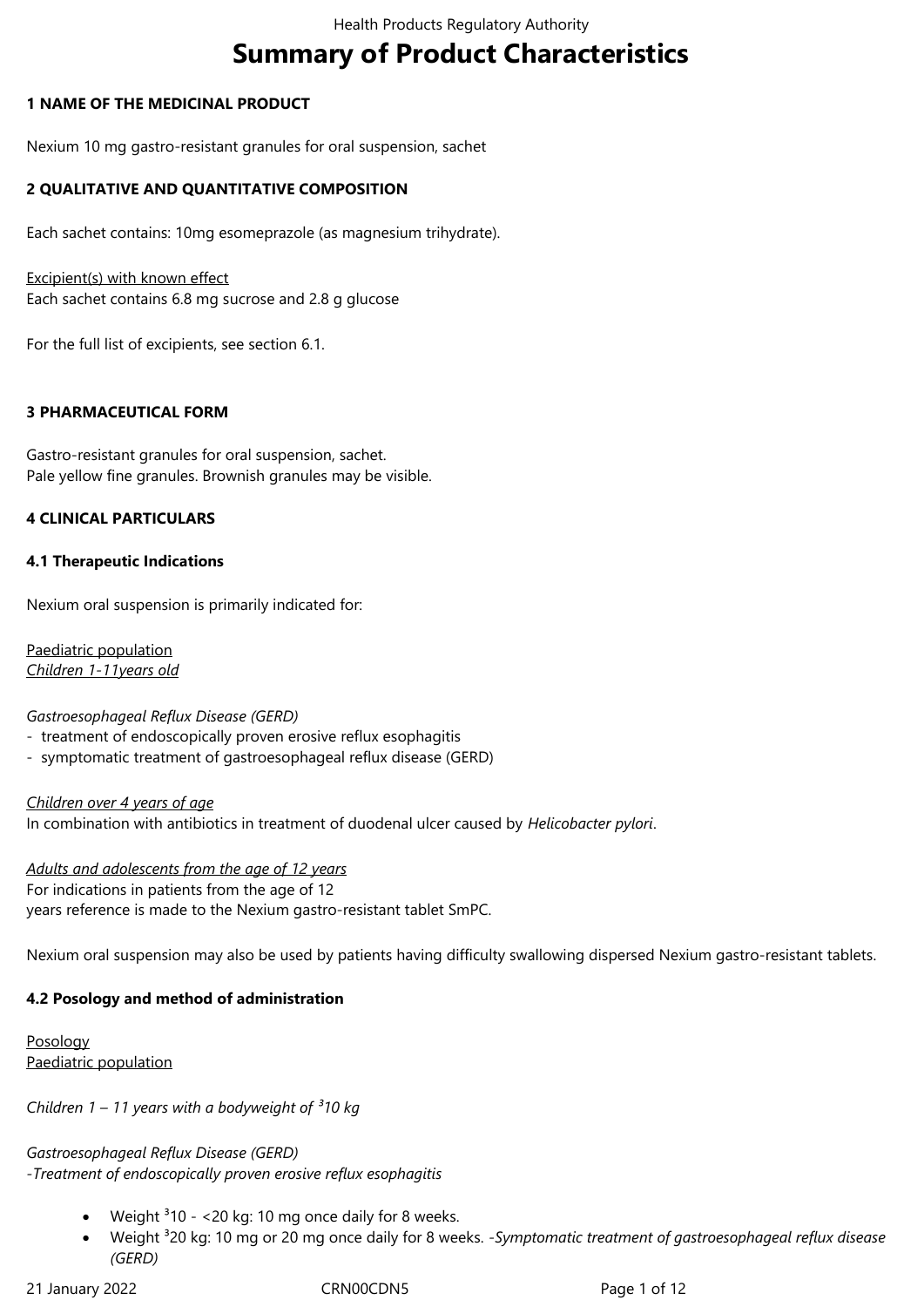10 mg once daily for up to 8 weeks. Doses over 1 mg/kg/day have not been studied. *Children over 4 years of age*

## *Treatment of duodenal ulcer caused by Helicobacter pylori*

When selecting appropriate combination therapy, consideration should be given to official national, regional and local guidance regarding bacterial resistance, duration of treatment (most commonly 7 days but sometimes up to 14 days), and appropriate use of antibacterial agents.

The treatment should be supervised by a specialist.

The posology recommendation is:

| Weight     | Posology                                                                                                       |
|------------|----------------------------------------------------------------------------------------------------------------|
| $<$ 30 kg  | Combination with two antibiotics: Nexium 10 mg, amoxicillin 25 mg/kg body weight and clarithromycin 7.5 mg/kg  |
|            | body weight are all administered together twice daily for one week.                                            |
| 30 - 40 kg | Combination with two antibiotics: Nexium 20 mg, amoxicillin 750 mg and clarithromycin 7.5 mg/kg body weight    |
|            | are all administered together twice daily for one week.                                                        |
| $> 40$ kg  | Combination with two antibiotics: Nexium 20 mg, amoxicillin 1 g and clarithromycin 500 mg are all administered |
|            | together twice daily for one week.                                                                             |

## *Children below the age of 1 year*

The experience of treatment with esomeprazole in infants < 1 year is limited and treatment is therefore not recommended (see section 5.1).

## *Adults and adolescents from the age of 12 years*

For posology in patients from the age of 12 years reference is made to the Nexium gastro-resistant tablet SmPC.

## Special populations

## *Renal impairment*

Dose adjustment is not required in patients with impaired renal function. Due to limited experience in patients with severe renal insufficiency, such patients should be treated with caution (see section 5.2).

## *Hepatic impairment*

Dose adjustment is not required in patients with mild to moderate liver impairment. For patients <sup>3</sup>12 years with severe liver impairment, a maximum dose of 20 mg Nexium should not be exceeded. For children 1-11 years with severe liver impairment, a maximum dose of 10 mg should not be exceeded (see section 5.2).

## *Elderly*

Dose adjustment is not required in the elderly.

# **Method of administration**

For a 10 mg dose empty the contents of a 10 mg sachet into a glass containing 15 ml water. For a 20 mg dose empty the contents of two 10 mg sachets into a glass containing 30 ml water. Do not use carbonated water. Stir the contents until the granulate has been dispersed and leave for a few minutes to thicken. Stir again and drink within 30 minutes. The granules must not be chewed or crushed. Rinse with 15 ml water to obtain all granules.

For patients who have a nasogastric or gastric tube in place: see section 6.6 for preparation and administration instructions.

# **4.3 Contraindications**

Hypersensitivity to the active substance, to substituted benzimidazoles or to any of the excipients listed in section 6.1.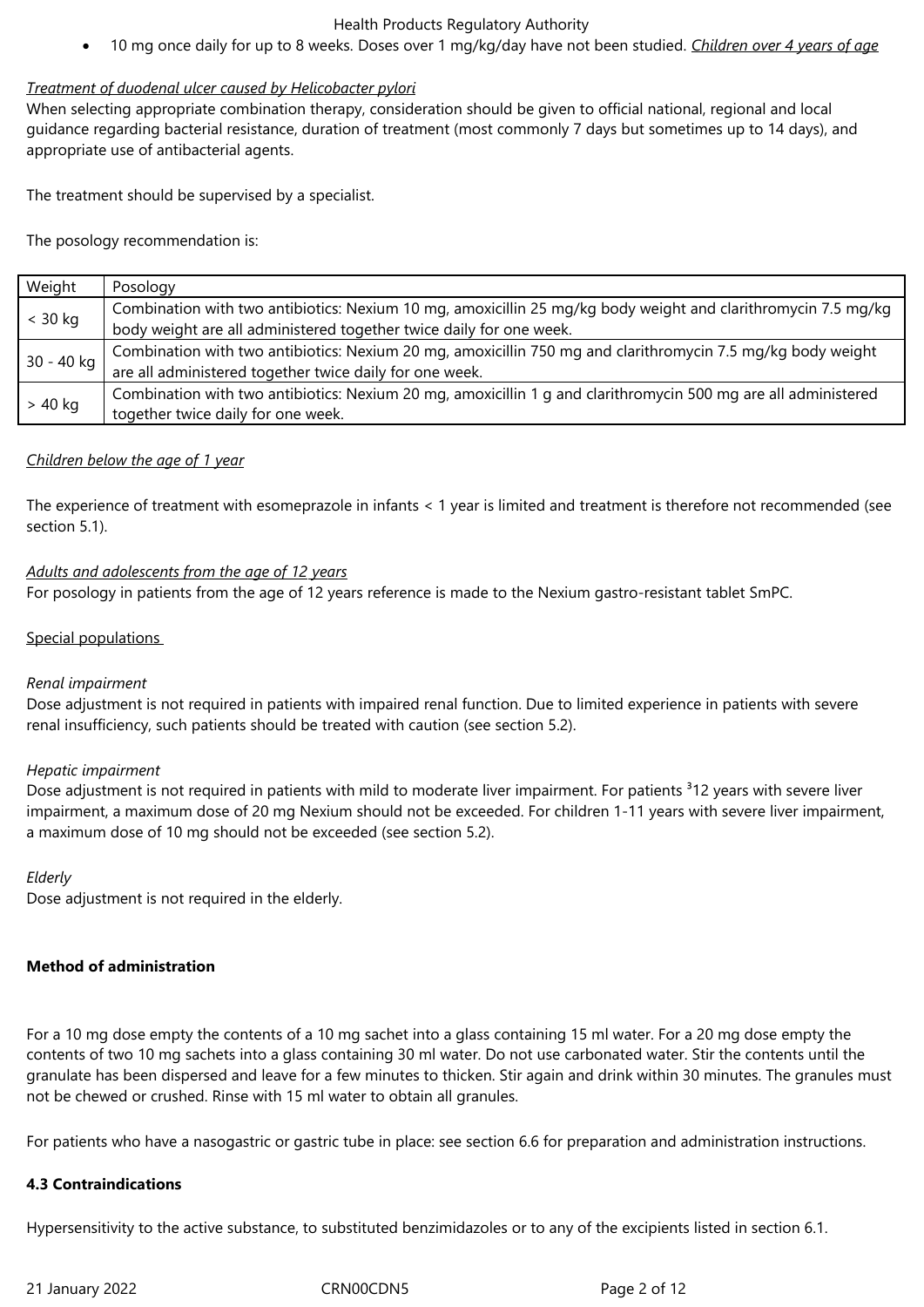Esomeprazole should not be used concomitantly with nelfinavir (see section 4.5).

## **4.4 Special warnings and precautions for use**

In the presence of any alarm symptom (e.g. significant unintentional weight loss, recurrent vomiting, dysphagia, haematemesis or melaena) and when gastric ulcer is suspected or present, malignancy should be excluded, as treatment with Nexium may alleviate symptoms and delay diagnosis.

## Long term use

Patients on long-term treatment (particularly those treated for more than a year) should be kept under regular surveillance. Long-term treatment is indicated in adults and adolescents (12 years and older, see section 4.1).

## On demand treatment

Patients on on-demand treatment should be instructed to contact their physician if their symptoms change in character. On demand treatment has not been investigated in children and is therefore not recommended in this patient group.

## *Helicobacter Pylori* eradication:

When prescribing esomeprazole for eradication of *Helicobacter pylori* possible drug interactions for all components in the triple therapy should be considered. Clarithromycin is a potent inhibitor of CYP3A4 and hence contraindications and interactions for clartithromycin should be considered when triple therapy is used in patients concurrently taking other drugs metabolised via CYP3A4, such as cisapride.

## Gastrointestinal infections

Treatment with proton pump inhibitors may lead to a slightly increased risk of gastrointestinal infections such as *Salmonella* and *Campylobacter* (see section 5.1).

## Absorption of vitamin B12

Esomeprazole, as all acid-blocking medicines, may reduce the absorption of vitamin B12 (cyanocobalamin) due to hypo- or achlorhydria. This should be considered in patients with reduced body stores or risk factors for reduced vitamin B12 absorption on long‑term therapy.

## Hypomagnesaemia

Severe hypomagnesaemia has been reported in patients treated with proton pump inhibitors (PPIs) like esomeprazole for at least three months, and in most cases for a year. Serious manifestations of hypomagnesaemia such as fatigue, tetany, delirium, convulsions, dizziness and ventricular arrhythmia can occur but they may begin insidiously and be overlooked. In most affected patients, hypomagnesaemia improved after magnesium replacement and discontinuation of the PPI.

For patients expected to be on prolonged treatment or who take PPIs with digoxin or medicinal products that may cause hypomagnesaemia (e.g. diuretics), healthcare professionals should consider measuring magnesium levels before starting PPI treatment and periodically during treatment.

## Risk of fractures

Proton pump inhibitors, especially if used in high doses and over long durations (>1 year), may modestly increase the risk of hip, wrist and spine fracture, predominantly in the elderly or in presence of other recognised risk factors. Observational studies suggest that proton pump inhibitors may increase the overall risk of fracture by 10-40%. Some of this increase may be due to other risk factors. Patients at risk of osteoporosis should receive care according to current clinical guidelines and they should have an adequate intake of vitamin D and calcium.

## Subacute cutaneous lupus erythematosus (SCLE)

Proton pump inhibitors are associated with very infrequent cases of SCLE. If lesions occur, especially in sun-exposed areas of the skin, and if accompanied by arthralgia, the patient should seek medical help promptly and the health care professional should consider stopping Nexium. SCLE after previous treatment with a proton pump inhibitor may increase the risk of SCLE with other proton pump inhibitors.

## Combination with other medicinal products

21 January 2022 CRN00CDN5 Page 3 of 12 Co-administration of esomeprazole with atazanavir is not recommended (see section 4.5). If the combination of atazanavir with a proton pump inhibitor is judged unavoidable, close clinical monitoring is recommended in combination with an increase in the dose of atazanavir to 400 mg with 100 mg of ritonavir; esomeprazole 20 mg should not be exceeded.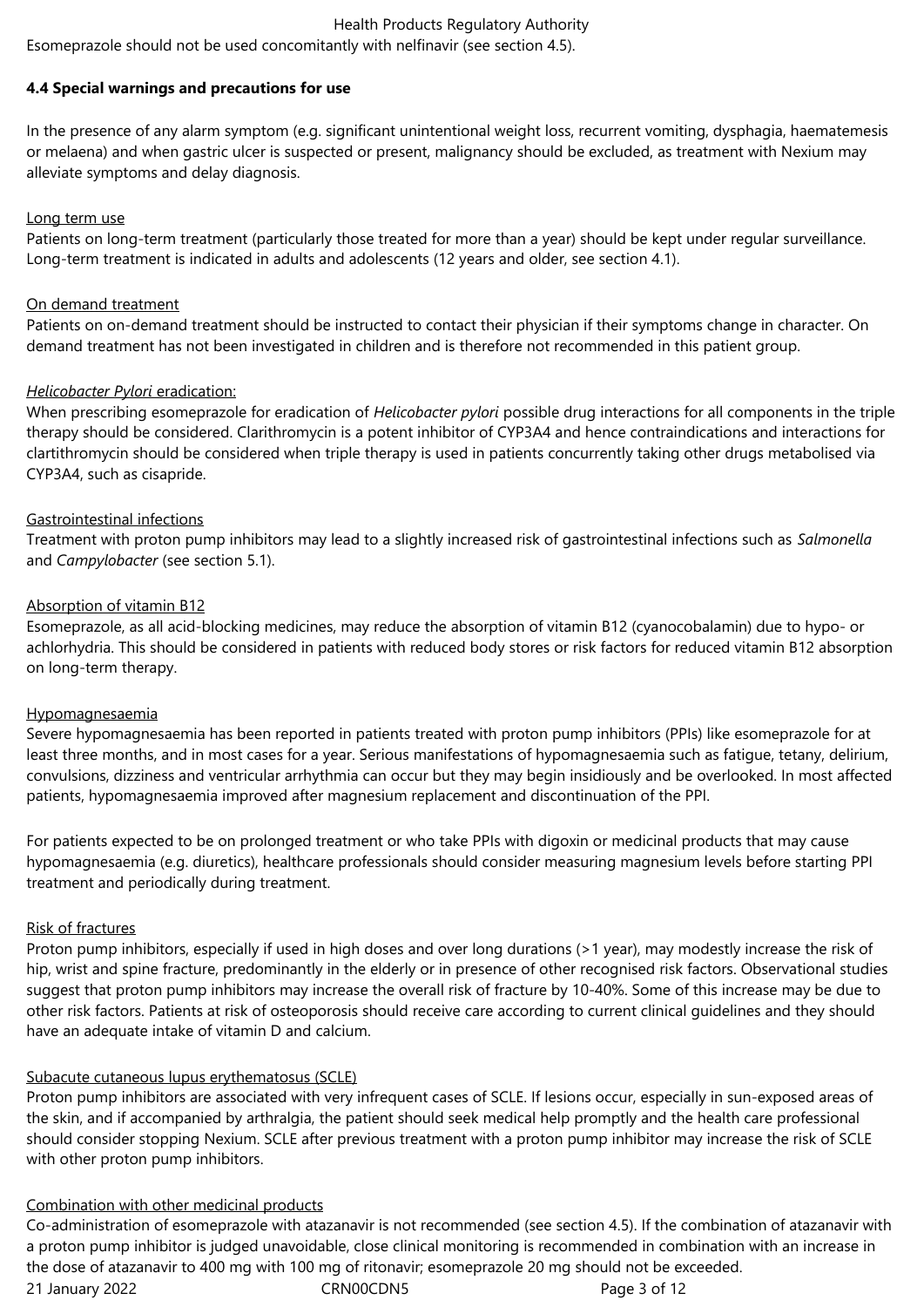Esomeprazole is a CYP2C19 inhibitor. When starting or ending treatment with esomeprazole, the potential for interactions with medicinal products metabolised through CYP2C19 should be considered. An interaction is observed between clopidogrel and esomeprazole (see section 4.5). The clinical relevance of this interaction is uncertain. As a precaution, concomitant use of esomeprazole and clopidogrel should be discouraged.

When prescribing esomeprazole for on demand therapy, the implications for interactions with other pharmaceuticals, due to fluctuating plasma concentrations of esomeprazole should be considered (see section 4.5).

# Serious cutaneous adverse reactions (SCARs)

Serious cutaneous adverse reactions (SCARs) such as erythema multiforme (EM), Stevens-Johnson syndrome (SJS), toxic epidermal necrolysis (TEN) and drug reaction with eosinophilia and systemic symptoms (DRESS), which can be life-threatening, have been reported very rarely in association with esomeprazole treatment.

Patients should be advised of the signs and symptoms of the severe skin reaction EM/SJS/TEN/DRESS and should seek medical advice from their physician immediately when observing any indicative signs or symptoms.

Esomeprazole should be discontinued immediately upon signs and symptoms of severe skin reactions and additional medical care/close monitoring should be provided as needed.

Re-challenge should not be undertaken in patients with EM/SJS/TEN/DRESS.

## Sucrose and glucose

This medicinal product contains sucrose and glucose. Patients with rare hereditary problems of fructose intolerance, glucose-galactose malabsorption or sucrase-isomaltase insufficiency should not take this medicine.

## Interference with laboratory tests

Increased Chromogranin A (CgA) level may interfere with investigations for neuroendocrine tumours. To avoid this interference, esomeprazole treatment should be stopped for at least 5 days before CgA measurements (see section 5.1). If CgA and gastrin levels have not returned to reference range after initial measurement, measurements should be repeated 14 days after cessation of proton pump inhibitor treatment.

# **4.5 Interaction with other medicinal products and other forms of interactions**

# Effects of esomeprazole on the pharmacokinetics of other medicinal products

# *Protease inhibitors*

Omeprazole has been reported to interact with some protease inhibitors. The clinical importance and the mechanisms behind these reported interactions are not always known. Increased gastric pH during omeprazole treatment may change the absorption of the protease inhibitors. Other possible interaction mechanisms are via inhibition of CYP2C19.

For atazanavir and nelfinavir, decreased serum levels have been reported when given together with omeprazole and concomitant administration is not recommended. Co-administration of omeprazole (40 mg once daily) with atazanavir 300 mg/ritonavir 100 mg to healthy volunteers resulted in a substantial reduction in atazanavir exposure (approximately 75% decrease in AUC,  $C_{max}$ and  $C^{min}$ ). Increasing the atazanavir dose to 400 mg did not compensate for the impact of omeprazole on atazanavir exposure. The co-administration of omeprazole (20 mg qd) with atazanavir 400 mg/ritonavir 100 mg to healthy volunteers resulted in a decrease of approximately 30% in the atazanavir exposure as compared with the exposure observed with atazanavir 300 mg/ritonavir 100 mg qd without omeprazole 20 mg qd. Co-administration of omeprazole (40 mg qd) reduced mean nelfinavir AUC, C<sup>max</sup> and C<sup>min</sup> by 36-39% and mean AUC, C<sup>max</sup> and C<sup>min</sup> for the pharmacologically active metabolite M8 was reduced by 75-92%. Due to the similar pharmacodynamic effects and pharmacokinetic properties of omeprazole and esomeprazole, concomitant administration with esomeprazole and atazanavir is not recommended (see section 4.4) and concomitant administration with esomeprazole and nelfinavir is contraindicated (see section 4.3).

For saquinavir (with concomitant ritonavir), increased serum levels (80-100%) have been reported during concomitant omeprazole treatment (40 mg qd). Treatment with omeprazole 20 mg qd had no effect on the exposure of darunavir (with concomitant ritonavir) and amprenavir (with concomitant ritonavir). Treatment with esomeprazole 20 mg qd had no effect on the exposure of amprenavir (with and without concomitant ritonavir). Treatment with omeprazole 40 mg qd had no effect on the exposure of lopinavir (with concomitant ritonavir).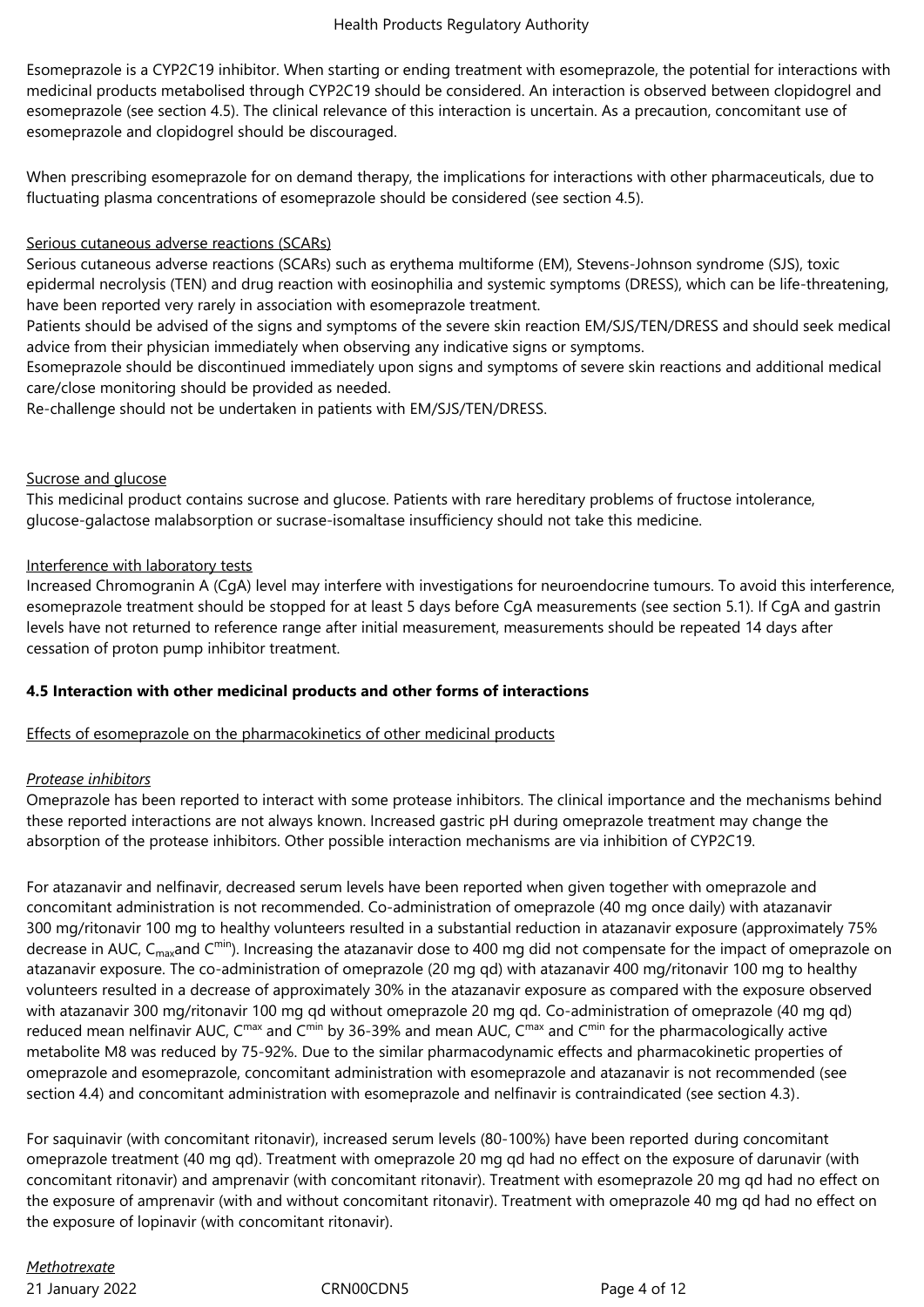When given together with PPIs, methotrexate levels have been reported to increase in some patients. In high-dose methotrexate administration a temporary withdrawal of esomeprazole may need to be considered.

## *Tacrolimus*

Concomitant administration of esomeprazole has been reported to increase the serum levels of tacrolimus. A reinforced monitoring of tacrolimus concentrations as well as renal function (creatinine clearance) should be performed, and dosage of tacrolimus adjusted if needed.

#### *Medicinal products with pH dependent absorption*

Gastric acid suppression during treatment with esomeprazole and other PPIs might decrease or increase the absorption of medicinal products with a gastric pH dependent absorption. As with other medicinal products that decrease intragastric acidity, the absorption of medicinal products such as ketoconazole, itraconazole and erlotinib can decrease and the absorption of digoxin can increase during treatment with esomeprazole. Concomitant treatment with omeprazole (20 mg daily) and digoxin in healthy subjects increased the bioavailability of digoxin by 10% (up to 30% in two out of ten subjects). Digoxin toxicity has been rarely reported. However, caution should be exercised when esomeprazole is given at high doses in elderly patients. Therapeutic drug monitoring of digoxin should then be reinforced.

## *Medicinal products metabolised by CYP2C19*

Esomeprazole inhibits CYP2C19, the major esomeprazole metabolising enzyme. Thus, when esomeprazole is combined with medicinal products metabolised by CYP2C19, such as diazepam, citalopram, imipramine, clomipramine, phenytoin etc., the plasma concentrations of these medicinal products may be increased and a dose reduction could be needed. This should be considered especially when prescribing esomeprazole for on demand therapy.

#### *Diazepam*

Concomitant administration of 30 mg esomeprazole resulted in a 45% decrease in clearance of the CYP2C19 substrate diazepam.

#### *Phenytoin*

Concomitant administration of 40mg esomeprazole resulted in a 13% increase in trough plasma levels of phenytoin in epileptic patients. It is recommended to monitor the plasma concentrations of phenytoin when treatment with esomeprazole is introduced or withdrawn.

#### *Voriconazole*

Omeprazole(40mg once daily) increased voriconazole (a CYP2C19 substrate) C<sup>max</sup>and AUC<sub>t</sub>by 15% and 41%, respectively.

#### *Cilostazol*

Omeprazole as well as esomeprazole act as inhibitors of CYP2C19. Omeprazole, given in doses of 40 mg to healthy subjects in a cross-over study, increased C<sub>max</sub>and AUC for cilostazol by 18% and 26% respectively, and one of its active metabolites by 29% and 69% respectively.

## *Cisapride*

In healthy volunteers, concomitant administration of 40 mg esomeprazole and cisapride resulted in a 32% increase in area under the plasma concentration-time curve (AUC) and a 31% prolongation of elimination half-life(t  $^{1/2}$ ) but no significant increase in peak plasma levels of cisapride. The slightly prolonged QTc interval observed after administration of cisapride alone, was not further prolonged when cisapride was given in combination with esomeprazole (see section 4.4).

#### *Warfarin*

Concomitant administration of 40mg esomeprazole to warfarin-treated patients in a clinical trial showed that coagulation times were within the accepted range. However, post-marketing, a few isolated cases of elevated INR of clinical significance have been reported during concomitant treatment. Monitoring is recommended when initiating and ending concomitant esomeprazole treatment, during treatment with warfarin or other coumarine derivatives.

#### *Clopidogrel*

21 January 2022 CRN00CDN5 Page 5 of 12 Results from studies in healthy subjects have shown a pharmacokinetic (PK)/ pharmacodynamic (PD) interaction between clopidogrel (300 mg loading dose/75 mg daily maintenance dose) and esomeprazole (40 mg p.o.daily) resulting in decreased exposure to the active metabolite of clopidogrel by an average of 40% and resulting in decreased maximum inhibition of (ADP induced) platelet aggregation by an average of 14%.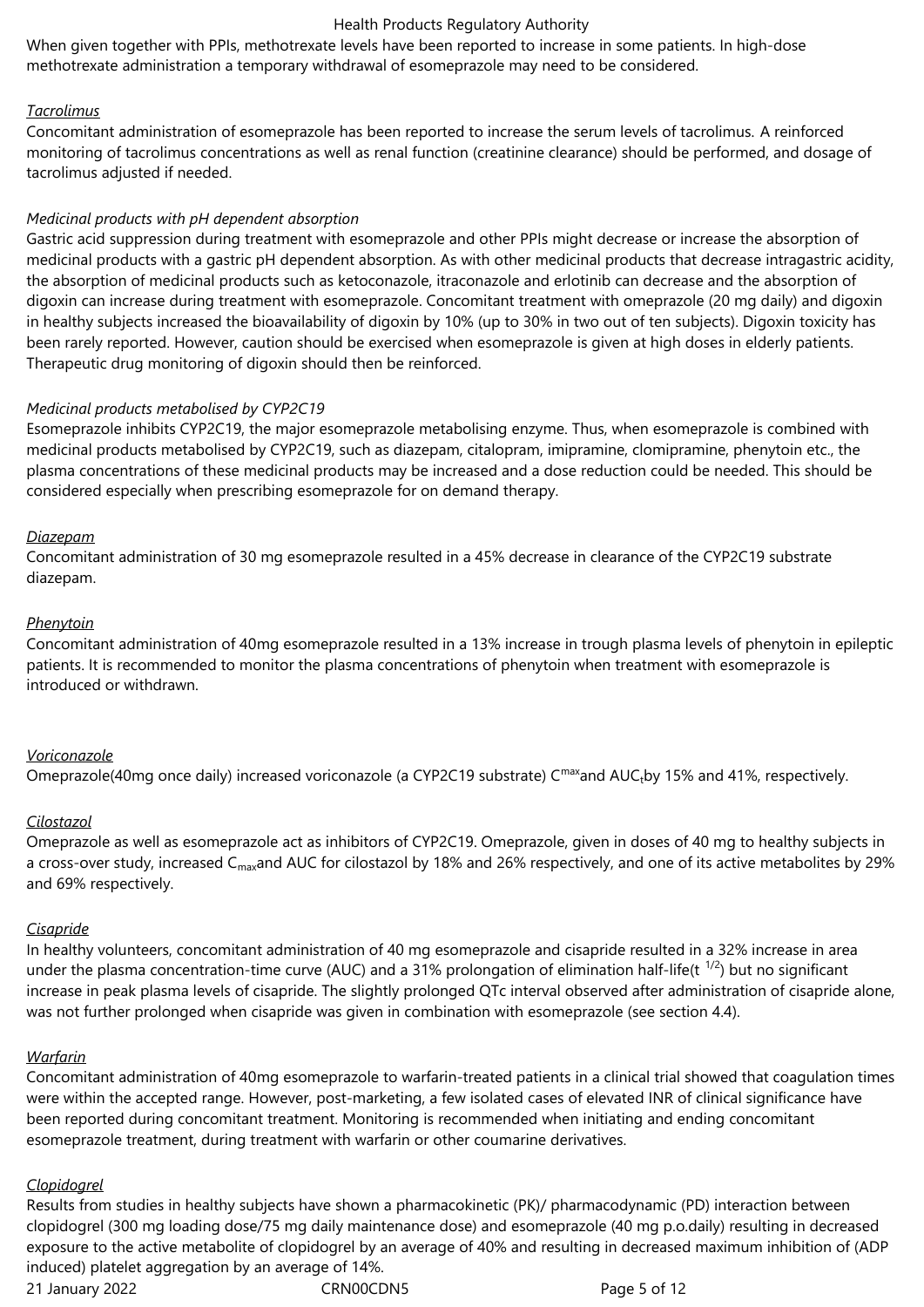When clopidogrel was given together with a fixed dose combination of esomeprazole 20mg + ASA 81 mg compared to clopidogrel alone in a study in healthy subjects there was a decreased exposure by almost 40% of the active metabolite of clopidogrel. However, the maximum levels of inhibition of (ADP induced) platelet aggregation in these subjects were the same in the clopidogrel and the clopidogrel + the combined (esomeprazole + ASA) product groups.

Inconsistent data on the clinical implications of a PK/PD interaction of esomeprazole in terms of major cardiovascular events have been reported from both observational and clinical studies. As a precaution concomitant use of clopidogrel should be discouraged.

# *Investigated medicinal products with no clinically relevant interaction Amoxicillin and quinidine*

Esomeprazole has been shown to have no clinically relevant effects on the pharmacokinetics of amoxicillin or quinidine.

## *Naproxen or rofecoxib*

Studies evaluating concomitant administration of esomeprazole and either naproxen or rofecoxib did not identify any clinically relevant pharmacokinetic interactions during short-term studies.

## Effects of other medicinal products on the pharmacokinetics of esomeprazole

## *Medicinal products which inhibit CYP2C19 and/or CYP3A4*

Esomeprazole is metabolised by CYP2C19 and CYP3A4. Concomitant administration of esomeprazole and a CYP3A4 inhibitor, clarithromycin (500mg b.i.d.), resulted in a doubling of the exposure (AUC) to esomeprazole. Concomitant administration of esomeprazole and a combined inhibitor of CYP2C19 and CYP 3A4 may result in more than doubling of the esomeprazole exposure. The CYP2C19 and CYP3A4 inhibitor voriconazole increased omeprazole AUCt by 280%. A dose adjustment of esomeprazole is not regularly required in either of these situations. However, dose adjustment should be considered in patients with severe hepatic impairment and if long-term treatment is indicated. Long-term treatment is indicated in adults and adolescents (12years and older, see section 4.1).

# *Medicinal products which induce CYP2C19 and/or CYP3A4*

Medicinal products known to induce CYP2C19 or CYP3A4 or both (such as rifampicin and St. John's wort) may lead to decreased esomeprazole serum levels by increasing the esomeprazole metabolism.

# *Paediatric population*

Interaction studies have only been performed in adults.

# **4.6 Fertility, pregnancy and lactation**

## **Pregnancy**

Clinical data on exposed pregnancies with Nexium are insufficient. With the racemic mixture omeprazole, data on a larger number of exposed pregnancies from epidemiological studies indicate no malformative nor foetotoxic effect. Animal studies with esomeprazole do not indicate direct or indirect harmful effects with respect to embryonal/fetal development. Animal studies with the racemic mixture do not indicate direct or indirect harmful effects with respect to pregnancy, parturition or postnatal development. Caution should be exercised when prescribing to pregnant women.

A moderate amount of data on pregnant women (between 300-1000 pregnancy outcomes) indicates no malformative or foeto/neonatal toxicity of esomeprazole.

Animal studies do not indicate direct or indirect harmful effects with respect to reproductive toxicity (see section 5.3)

## Breast-feeding

It is not known whether esomeprazole is excreted in human breast milk. There is insufficient information on the effects of esomeprazole in newborns/infants. Esomeprazole should not be used during breast-feeding.

## **Fertility**

21 January 2022 CRN00CDN5 Page 6 of 12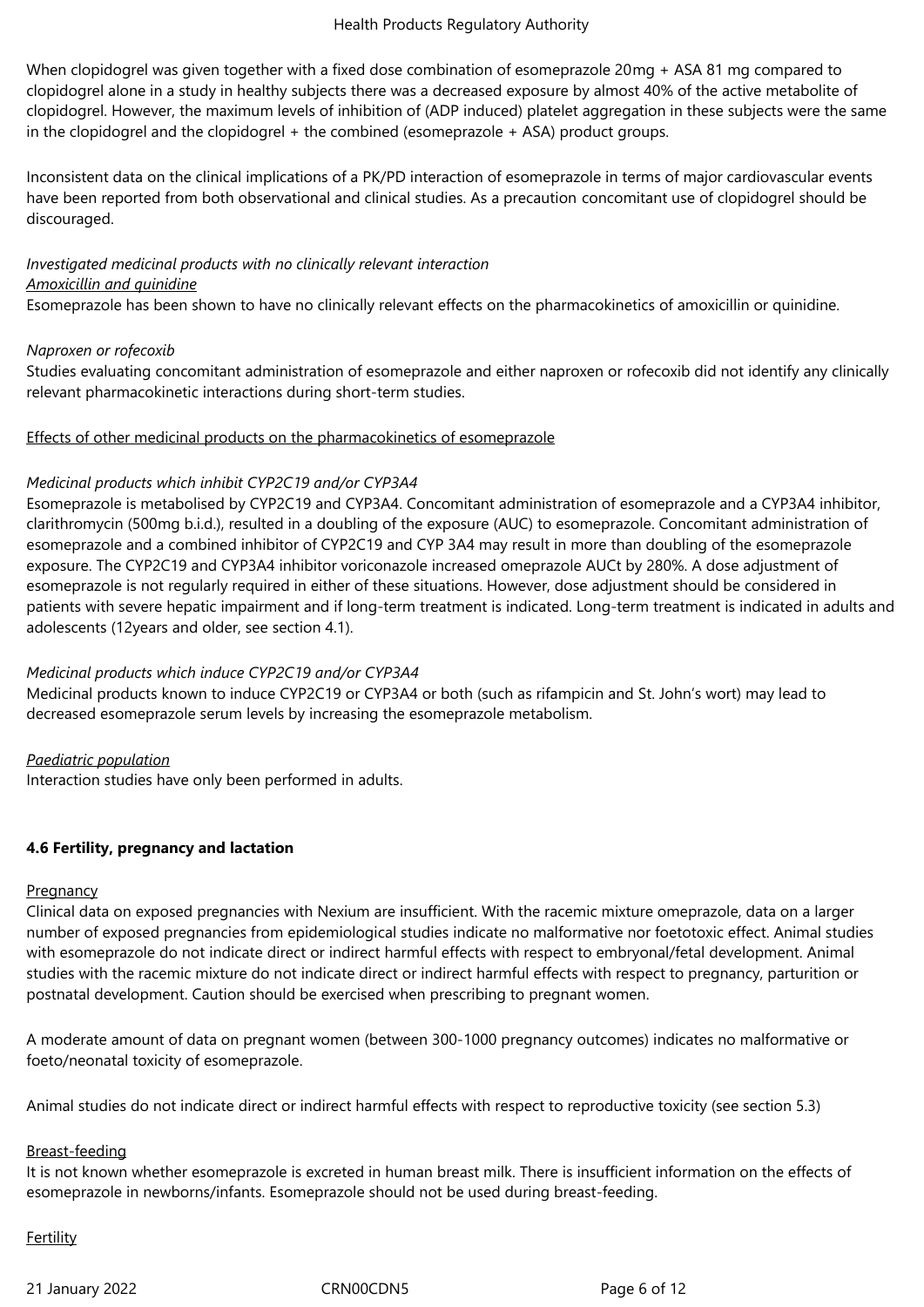Animal studies with the racemic mixture omeprazole, given by oral administration do not indicate effects with respect to fertility.

## **4.7 Effects on ability to drive and use machines**

Esomeprazole has minor influence on the ability to drive and use machines. Adverse reactions such as dizziness (uncommon) and blurred vision (rare) has been reported (see section 4.8). If affected patients should not drive or use machines.

## **4.8 Undesirable effects**

## Summary of the safety profile

Headache, abdominal pain, diarrhoea and nausea are among those adverse reactions that have been most commonly reported in clinical trials (and also from post-marketing use). In addition, the safety profile is similar for different formulations, treatment indications, age groups and patient populations. No dose-related adverse reactions have been identified.

## Tabulated list of adverse reactions

The following adverse drug reactions have been identified or suspected in the clinical trials programme for esomeprazole and post-marketing. None was found to be dose-related. The reactions are classified according to frequency: very common  $\geq 1/10$ ; common <sup>3</sup>1/100 to <1/10; uncommon <sup>3</sup>1/1,000 to <1/100; rare <sup>3</sup>1/10,000 to <1/1,000; very rare <1/10,000; not known (cannot be estimated from the available data).

| <b>System Organ Class</b>                       | <b>Frequency</b> | <b>Undesirable Effect</b>                                |
|-------------------------------------------------|------------------|----------------------------------------------------------|
| Blood and lymphatic system disorders            | Rare             | Leukopenia, thrombocytopenia                             |
|                                                 | Very rare        | Agranulocytosis, pancytopenia                            |
|                                                 | Rare             | Hypersensitivity reactions e.g. fever, angioedema and    |
| Immune system disorders                         |                  | anaphylactic reaction/shock                              |
| Metabolism and nutrition disorders              | Uncommon         | Peripheral oedema                                        |
|                                                 | Rare             | Hyponatraemia                                            |
|                                                 | Not known        | Hypomagnesaemia (see section 4.4); severe                |
|                                                 |                  | hypomagnesaemia can correlate with hypocalcaemia.        |
|                                                 |                  | Hypomagnesaemia may also be associated with              |
|                                                 |                  | hypokalaemia.                                            |
| Psychiatric disorders                           | Uncommon         | Insomnia                                                 |
|                                                 | Rare             | Agitation, confusion, depression                         |
|                                                 | Very rare        | Aggression, hallucinations                               |
| Nervous system disorders                        | Common           | Headache                                                 |
|                                                 | Uncommon         | Dizziness, paraesthesia, somnolence                      |
|                                                 | Rare             | Taste disturbance                                        |
| Eye disorders                                   | Rare             | <b>Blurred vision</b>                                    |
| Ear and labyrinth disorders                     | Uncommon         | Vertigo                                                  |
| Respiratory, thoracic and mediastinal disorders | Rare             | Bronchospasm                                             |
| Gastrointestinal disorders                      | Common           | Abdominal pain, constipation, diarrhoea, flatulence,     |
|                                                 |                  | nausea/vomiting, fundic gland polyps (benign)            |
|                                                 | Uncommon         | Dry mouth                                                |
|                                                 | Rare             | Stomatitis, gastrointestinal candidiasis                 |
|                                                 | Not known        | Microscopic colitis                                      |
| Hepatobiliary disorders                         | Uncommon         | Increased liver enzymes                                  |
|                                                 | Rare             | Hepatitis with or without jaundice                       |
|                                                 | Very rare        | Hepatic failure, encephalopathy in patients with         |
|                                                 |                  | pre-existing liver disease                               |
| Skin and subcutaneous tissue disorders          | Uncommon         | Dermatitis, pruritus, rash, urticaria                    |
|                                                 | Rare             | Alopecia, photosensitivity                               |
|                                                 | Very rare        | Erythema multiforme, Stevens-Johnson syndrome, toxic     |
|                                                 |                  | epidermal necrolysis (TEN), drug reaction with           |
|                                                 |                  | eosinophilia and systemic symptoms (DRESS)               |
|                                                 |                  |                                                          |
|                                                 | Not known        | Subacute cutaneous lupus erythematosus (see section 4.4) |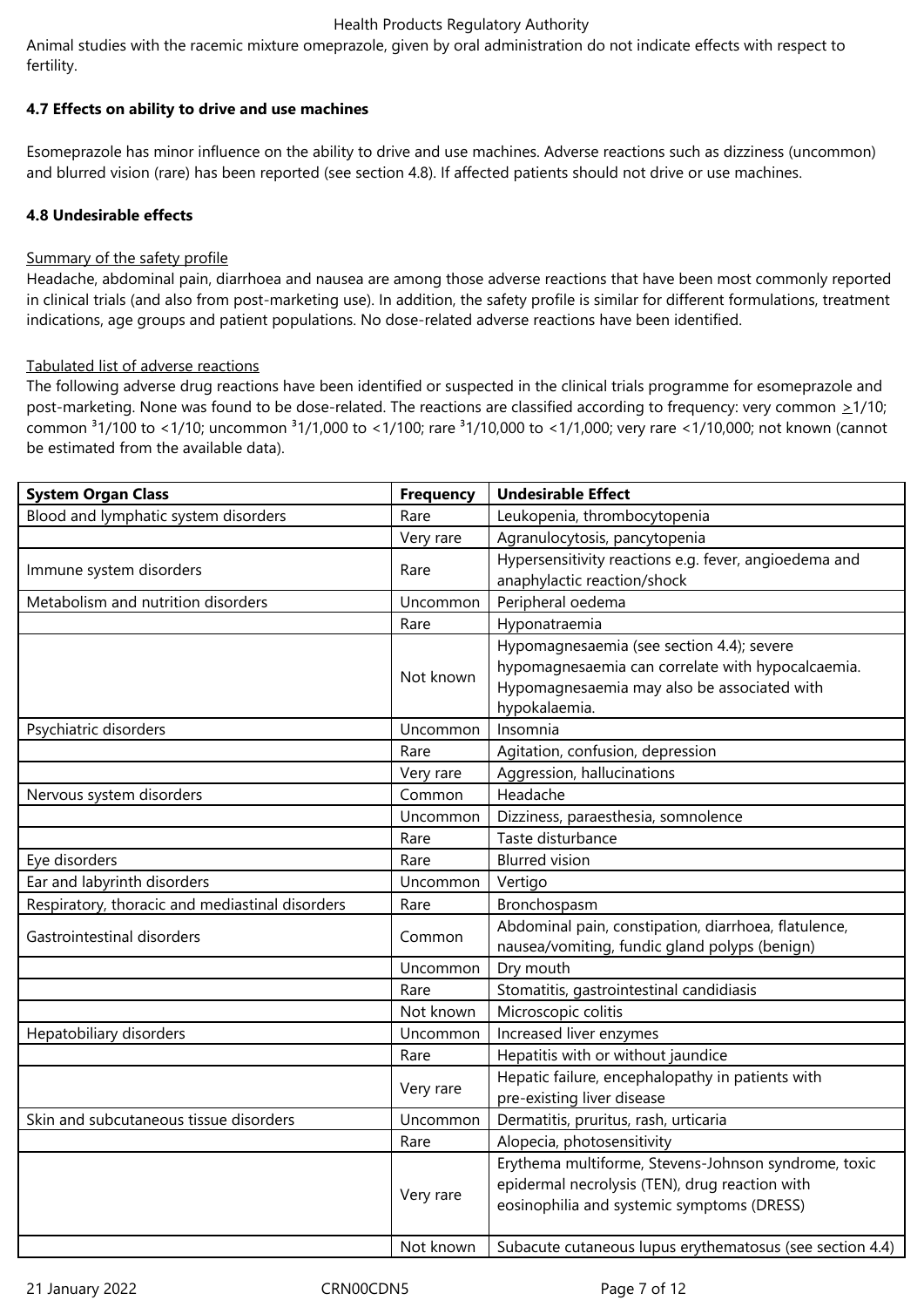|                                                      | Verv rare | Muscular weakness                                          |
|------------------------------------------------------|-----------|------------------------------------------------------------|
| Renal and urinary disorders                          | Very rare | Interstitial nephritis; in some patients renal failure has |
|                                                      |           | been reported concomitantly.                               |
| Reproductive system and breast disorders             | Verv rare | Gynaecomastia                                              |
| General disorders and administration site conditions | Rare      | Malaise, increased sweating                                |

## Reporting of suspected adverse reactions

Reporting suspected adverse reactions after authorisation of the medicinal product is important. It allows continued monitoring of the benefit/risk balance of the medicinal product. Healthcare professionals are asked to report any suspected adverse reactions via:

HPRA Pharmacovigilance Website: www.hpra.ie

## **4.9 Overdose**

There is [very limited e](http://www.hpra.ie/)xperience to date with deliberate overdose. The symptoms described in connection with 280 mg were gastrointestinal symptoms and weakness. Single doses of 80 mg esomeprazole were uneventful. No specific antidote is known. Esomeprazole is extensively plasma protein bound and is therefore not readily dialyzable. As in any case of overdose, treatment should be symptomatic and general supportive measures should be utilised.

## **5 PHARMACOLOGICAL PROPERTIES**

## **5.1 Pharmacodynamic properties**

Pharmacotherapeutic group: Drugs for acid-related disorders, proton pump inhibitor ATC code: A02B C05

Esomeprazole is the S-isomer of omeprazole and reduces gastric acid secretion through a specific targeted mechanism of action. It is a specific inhibitor of the acid pump in the parietal cell. Both the R- and S-isomer of omeprazole have similar pharmacodynamic activity.

## Mechanism of action

Esomeprazole is a weak base and is concentrated and converted to the active form in the highly acidic environment of the secretory canaliculi of the parietal cell, where it inhibits the enzyme H<sup>+</sup>K<sup>+</sup>-ATPase – the acid pump and inhibits both basal and stimulated acid secretion.

## Pharmacodynamic effects

After oral dosing with esomeprazole 20 mg and 40 mg the onset of effect occurs within one hour. After repeated administration with 20 mg esomeprazole once daily for five days, mean peak acid output after pentagastrin stimulation is decreased 90% when measured  $6 - 7$  hours after dosing on day five.

After five days of oral dosing with 20 mg and 40 mg of esomeprazole, intragastric pH above 4 was maintained for a mean time of 13 hours and 17 hours, respectively over 24 hours in symptomatic GERD patients. The proportion of patients maintaining an intragastric pH above 4 for at least 8, 12 and 16 hours respectively were for esomeprazole 20 mg 76%, 54% and 24%. Corresponding proportions for esomeprazole 40 mg were 97%, 92% and 56%.

Using AUC as a surrogate parameter for plasma concentration, a relationship between inhibition of acid secretion and exposure has been shown.

Healing of reflux esophagitis with esomeprazole 40 mg occurs in approximately 78% of patients after four weeks, and in 93% after eight weeks.

During treatment with antisecretory medicinal products, serum gastrin increases in response to the decreased acid secretion. Also CgA increases due to decreased gastric acidity. The increased CgA level may interfere with investigations for

21 January 2022 CRN00CDN5 Page 8 of 12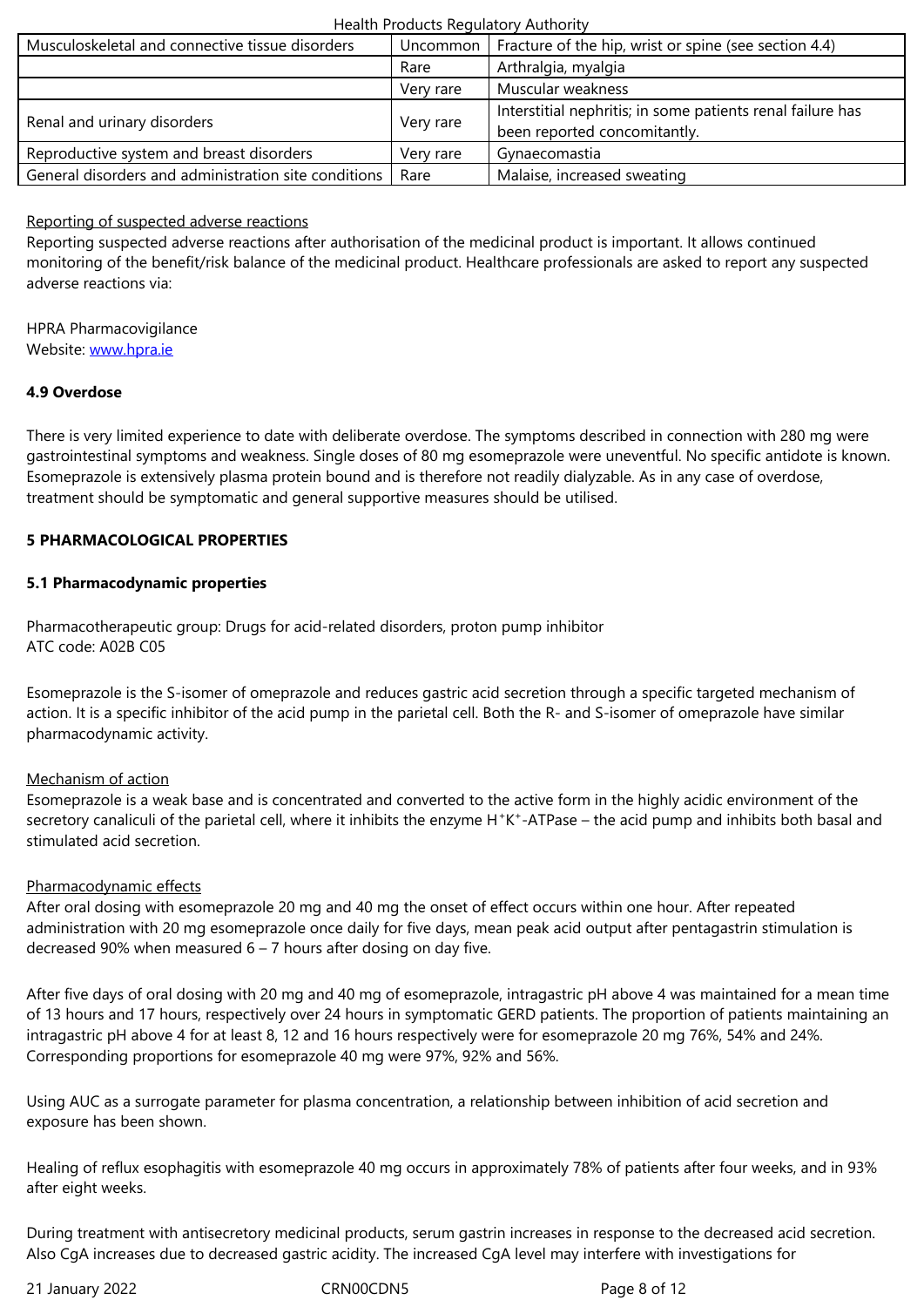neuroendocrine tumours. Available published evidence suggests that proton pump inhibitors should be discontinued between 5 days and 2 weeks prior to CgA measurements. This is to allow CgA levels that might be spuriously elevated following PPI treatment to return to reference range.

An increased number of ECL cells possibly related to the increased serum gastrin levels, have been observed in both children and adults during long term treatment with esomeprazole. The findings are considered to be of no clinical significance.

During long-term treatment with antisecretory medicinal products gastric glandular cysts have been reported to occur at a somewhat increased frequency. These changes are a physiological consequence of pronounced inhibition of acid secretion, are benign and appear to be reversible.

Decreased gastric acidity due to any means including proton pump inhibitors, increases gastric count of bacteria normally present in the gastrointestinal tract. Treatment with proton pump inhibitors may lead to a slightly increased risk of gastrointestinal infections such as *Salmonella* and *Campylobacter* and, in hospitalised patients, possibly also *Clostridium difficile*.

## Paediatric population

## *GERD – 1 to 11 Years of Age*

In a multicentre, parallel-group study, 109 paediatric patients with endoscopically proven GERD (1 to 11 years of age) were treated with Nexium once daily for up to 8 weeks to evaluate safety and tolerability. Dosing by patient weight was as follows:

Weight <20 kg: once daily treatment with esomeprazole 5 mg or 10 mg Weight ≥20 kg: once daily treatment with esomeprazole 10 mg or 20 mg

Patients were endoscopically characterised as to the presence or absence of erosive esophagitis. Fifty-three patients had erosive esophagitis at baseline. Of the 45 patients who had follow-up endoscopy, 42 (93.3%) of these patients had their erosive esophagitis resolved (88.9%) or improved (4.4%) after 8 weeks of treatment.

# *GERD – 0 to 11 months of age*

In a placebo-controlled study (98 patients aged 1-11 months) efficacy and safety in patients with signs and symptoms of GERD were evaluated. Esomeprazole 1 mg/kg once daily was given for 2 weeks (open-label phase) and 80 patients were included for an additional 4 weeks (double blind, treatment-withdrawal phase). There was no significant difference between esomeprazole and placebo for the primary endpoint time to discontinuation due to symptom worsening.

In a placebo-controlled study (52 patients aged <1 month) efficacy and safety in patients with symptoms of GERD were evaluated. Esomeprazole 0.5 mg/kg once daily was given for a minimum of 10 days. There was no significant difference between esomeprazole and placebo in the primary endpoint, change from baseline of number of occurrences of symptoms of GERD.

Results from the paediatric studies further show that 0.5 mg/kg and 1.0 mg/kg esomeprazole in <1 month old and 1 to 11 month old infants, respectively, reduced the mean percentage of time with intra-esophageal pH <4.

The safety profile appeared to be similar to that seen in adults.

In a study in paediatric GERD patients (<1 to 17 years of age) receiving long-term PPI treatment, 61% of the children developed minor degrees of ECL cell hyperplasia with no known clinical significance and with no development of atrophic gastritis or carcinoid tumours.

## **5.2 Pharmacokinetic properties**

#### Absorption

Esomeprazole is acid labile and is administered orally as enteric-coated granules. In vivo conversion to the R-isomer is negligible. Absorption of esomeprazole is rapid, with peak plasma levels occurring approximately 1-2hours after dose. The absolute bioavailability is 64% after a single dose of 40mg and increases to 89% after repeated once-daily administration. For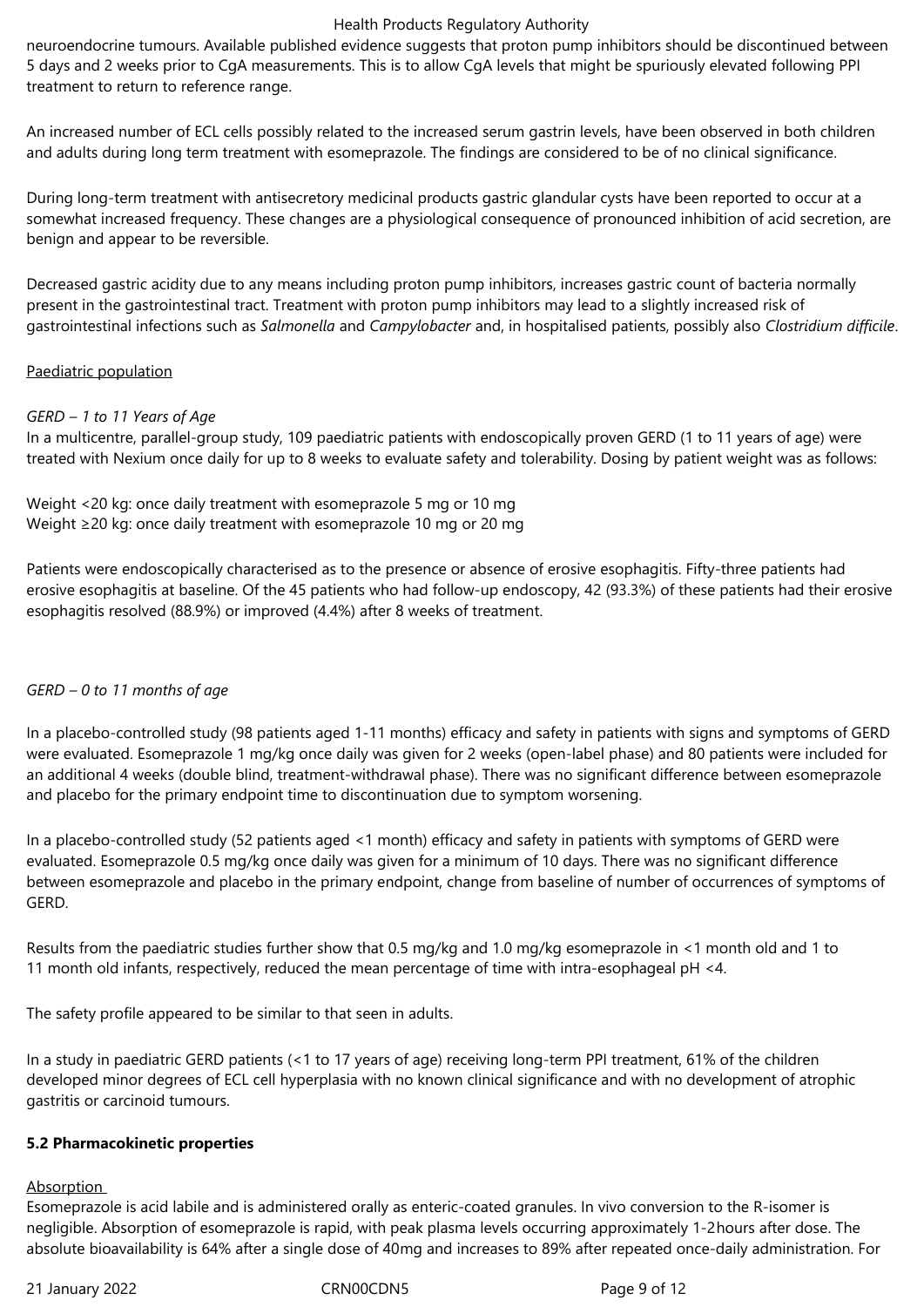20mg esomeprazole the corresponding values are 50% and 68%, respectively. Food intake both delays and decreases the absorption of esomeprazole although this has no significant influence on the effect of esomeprazole on intragastric acidity.

## **Distribution**

The apparent volume of distribution at steady state in healthy subjects is approximately 0.22 l/kg body weight. Esomeprazole is 97% plasma protein bound.

#### Biotransformation

Esomeprazole is completely metabolised by the cytochrome P450 system (CYP). The major part of the metabolism of esomeprazole is dependent on the polymorphic CYP2C19, responsible for the formation of the hydroxy- and desmethyl metabolites of esomeprazole. The remaining part is dependent on another specific isoform, CYP3A4, responsible for the formation of esomeprazole sulphone, the main metabolite in plasma.

#### **Elimination**

The parameters below reflect mainly the pharmacokinetics in individuals with a functional CYP2C19 enzyme, extensive metabolisers.

Total plasma clearance is about 17l/h after a single dose and about 9l/h after repeated administration. The plasma elimination half-life is about 1.3hours after repeated once-daily dosing. Esomeprazole is completely eliminated from plasma between doses with no tendency for accumulation during once-daily administration.

The major metabolites of esomeprazole have no effect on gastric acid secretion. Almost 80% of an oral dose of esomeprazole is excreted as metabolites in the urine, the remainder in the faeces. Less than 1% of the parent drug is found in urine.

## Linearity/non linearity

The pharmacokinetics of esomeprazole has been studied in doses up to 40 mg b.i.d. The area under the plasma concentration-time curve increases with repeated administration of esomeprazole. This increase is dose-dependent and results in a more than dose proportional increase in AUC after repeated administration. This time - and dose-dependency is due to a decrease of first pass metabolism and systemic clearance probably caused by an inhibition of the CYP2C19 enzyme by esomeprazole and/or its sulphone metabolite.

## Special patient populations

#### *Poor metabolisers*

Approximately 2.9±1.5% of the population lack a functional CYP2C19 enzyme and are called poor metabolisers. In these individuals the metabolism of esomeprazole is probably mainly catalysed by CYP3A4. After repeated once-daily administration of 40 mg esomeprazole, the mean area under the plasma concentration-time curve was approximately 100% higher in poor metabolisers than in subjects having a functional CYP2C19 enzyme (extensive metabolisers). Mean peak plasma concentrations were increased by about 60%. These findings have no implications for the posology of esomeprazole.

#### *Gender*

Following a single dose of 40mg esomeprazole the mean area under the plasma concentration-time curve is approximately 30% higher in females than in males. No gender difference is seen after repeated once-daily administration. These findings have no implications for the posology of esomeprazole.

## *Hepatic impairment*

The metabolism of esomeprazole in patients with mild to moderate liver dysfunction may be impaired. The metabolic rate is decreased in patients with severe liver dysfunction resulting in a doubling of the area under the plasma concentration-time curve of esomeprazole. Therefore, a maximum of 20mg should not be exceeded in patients with severe dysfunction. Esomeprazole or its major metabolites do not show any tendency to accumulate with once-daily dosing.

#### *Renal impairment*

No studies have been performed in patients with decreased renal function. Since the kidney is responsible for the excretion of the metabolites of esomeprazole but not for the elimination of the parent compound, the metabolism of esomeprazole is not expected to be changed in patients with impaired renal function.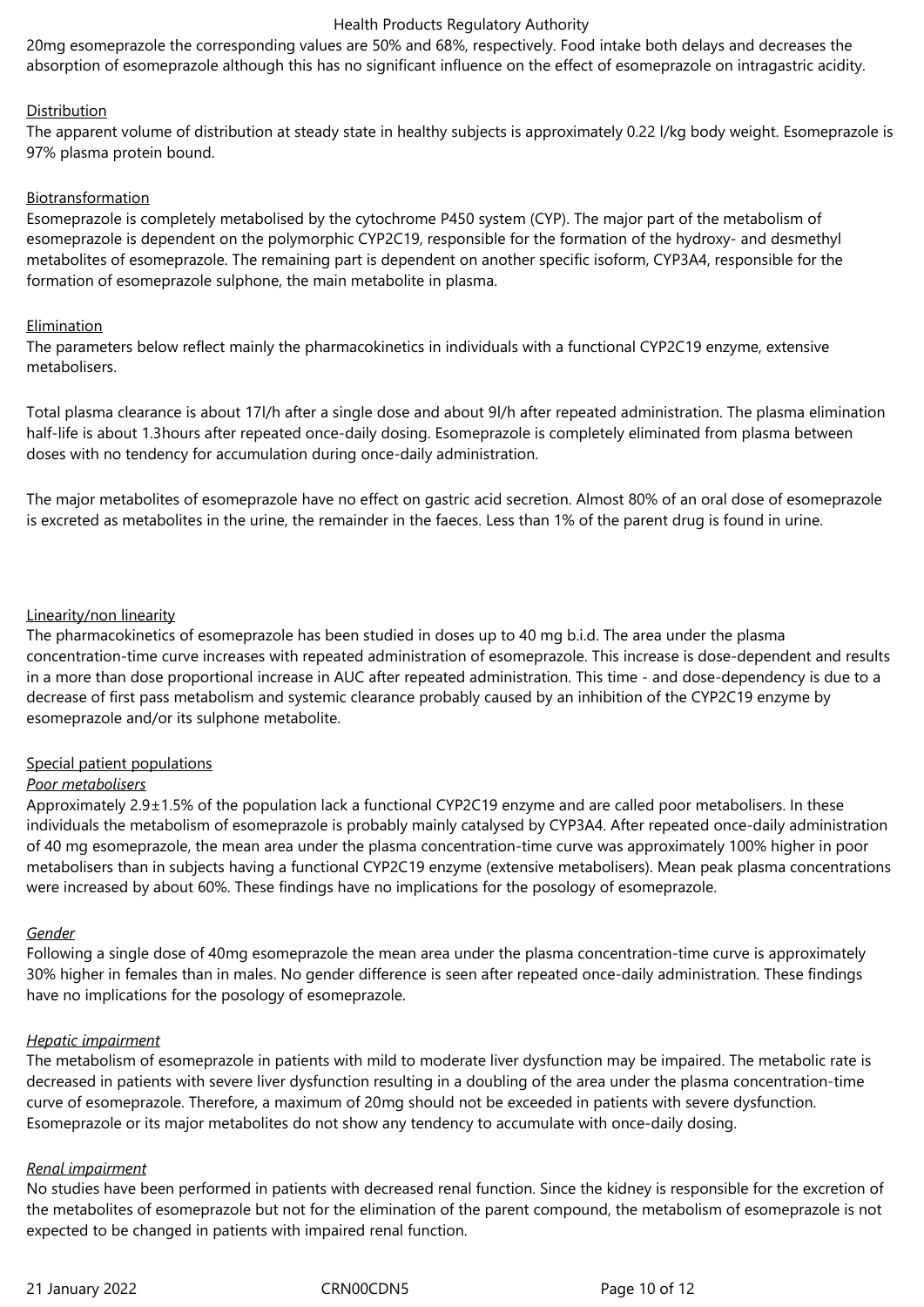## *Elderly*

The metabolism of esomeprazole is not significantly changed in elderly subjects (71-80 years of age).

# Paediatric population

*Adolescents 12-18years:* 

Following repeated dose administration of 20mg and 40mg esomeprazole in adolescents 12-18years of age, the total exposure (AUC) and the time to reach maximum plasma drug concentration ( $t^{max}$ ) was similar to that in adults.

## *Children 1 – 11years:*

Following repeated dose administration of 10mg esomeprazole, the total exposure (AUC) was similar within the age range 1 to 11 years and the exposure was similar to the exposure seen with the 20mg dose in adolescents and adults. Following repeated dose administration of 20mg esomeprazole, the total exposure (AUC) was higher in 6 to 11year-olds compared to the same dose in adolescents and adults.

## **5.3 Preclinical safety data**

Non-clinical data reveal no special hazard for humans based on conventional studies of safety pharmacology, repeated dose toxicity, genotoxicity, carcinogenic potential, toxicity to reproduction and development. Adverse reactions not observed in clinical studies, but seen in animals at exposure levels similar to clinical exposure levels and with possible relevance to clinical use were as follows:

Carcinogenicity studies in the rat with the racemic mixture have shown gastric ECL-cell hyperplasia and carcinoids. These gastric effects in the rat are the result of sustained, pronounced hypergastrinaemia secondary to reduced production of gastric acid and are observed after long-term treatment in the rat with inhibitors of gastric acid secretion. No new or unexpected toxicity findings were observed in juvenile rats and dogs, after administration of esomeprazole for up to 3 months, as compared to the adult animals.

# **6 PHARMACEUTICAL PARTICULARS**

# **6.1 List of excipients**

*Esomeprazole granules:* Glycerol monostearate 40-55 Hydroxypropyl cellulose Hypromellose Magnesium stearate Methacrylic acid –ethyl acrylate copolymer (1:1) dispersion 30% Polysorbate 80 Sugar spheres (sucrose and maize starch) Talc Triethyl citrate

*Excipient granules:* Citric acid anhydrous (for pH adjustment) Crospovidone Glucose Hydroxypropyl cellulose Yellow iron oxide (E172) Xanthan gum

# **6.2 Incompatibilities**

Not applicable.

# **6.3 Shelf life**

3 years To be used within 30 minutes after reconstitution.